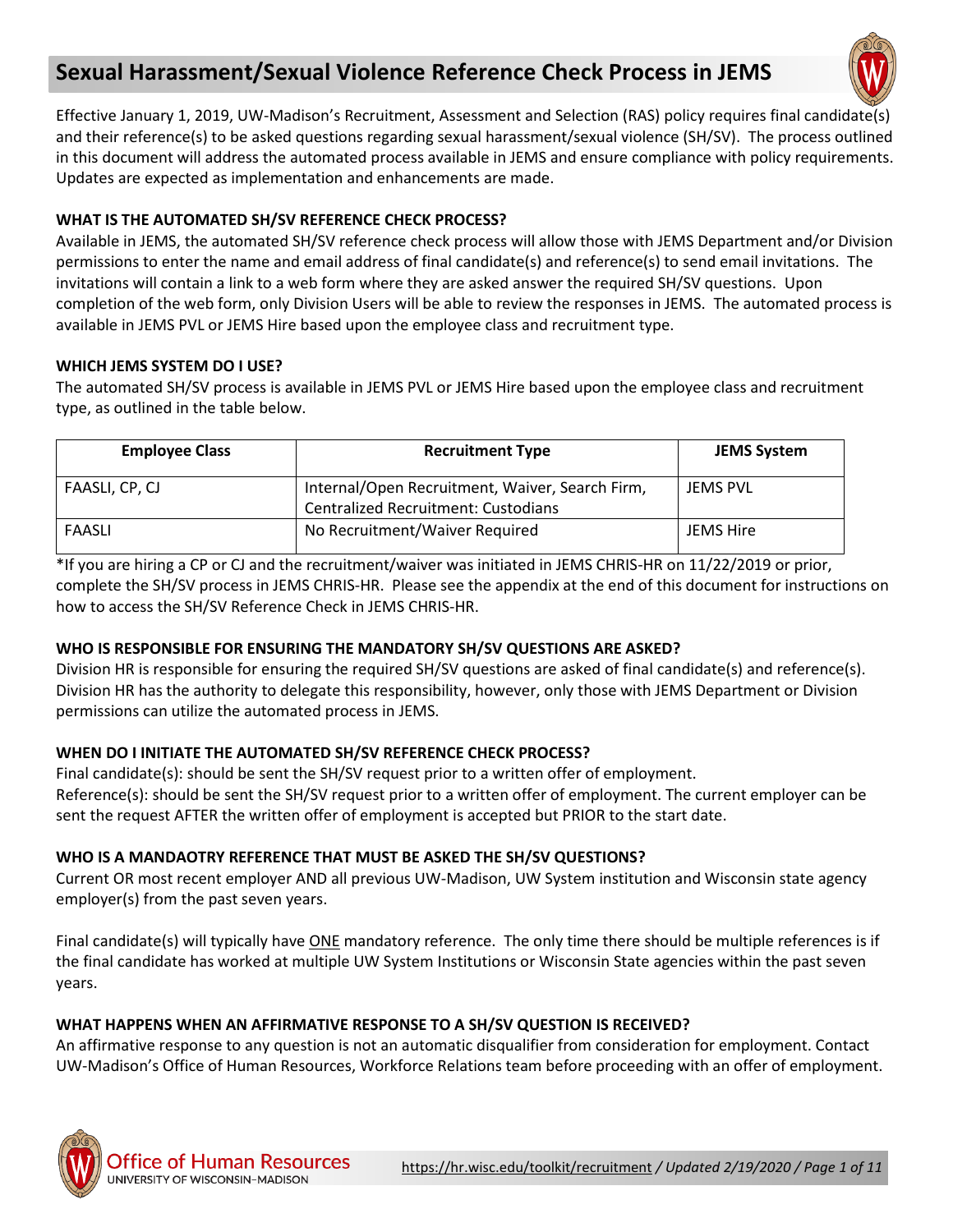

#### **HOW TO ACCESS THE AUTOMATED SH/SV REFERENCE CHECK IN JEMS PVL:**

1. Enter PVL #, then click 'Edit.'



2. Go to the 'Person Hired' tab, click the 'SH/SV Reference Check' button.

| <b>PVL Number</b><br>65638 |                                                     |                              |                    |               | Job Code(s): P16NL | <b>Current Status: ENTERED</b><br>(Validated for this Status)<br>Major Department: A042525 - Dos/Administration/Osccs |                                    |           |                                     | Save                     |
|----------------------------|-----------------------------------------------------|------------------------------|--------------------|---------------|--------------------|-----------------------------------------------------------------------------------------------------------------------|------------------------------------|-----------|-------------------------------------|--------------------------|
|                            |                                                     | <b>OPEN RECRUITMENT</b>      |                    |               |                    |                                                                                                                       |                                    |           |                                     | Print                    |
| Core                       | Salary/Title                                        | Contact                      | Quals              | <b>Duties</b> | Programs/Docs      | Cat-A                                                                                                                 | <b>REP</b>                         |           | Comment Status History Person Hired |                          |
| Emplid                     | Person(s) Hired<br>Empl<br>Rcd                      |                              | <b>Person Name</b> |               | Title              |                                                                                                                       |                                    |           | Department                          |                          |
|                            |                                                     |                              |                    |               |                    |                                                                                                                       |                                    |           |                                     | $\hat{\phantom{a}}$      |
|                            |                                                     |                              |                    |               |                    |                                                                                                                       |                                    |           |                                     |                          |
|                            |                                                     |                              |                    |               |                    |                                                                                                                       |                                    |           |                                     |                          |
|                            |                                                     |                              |                    |               |                    |                                                                                                                       |                                    |           |                                     | $\overline{\phantom{a}}$ |
|                            | Detail for Highlighted Line<br><b>Working Title</b> |                              |                    |               |                    |                                                                                                                       | <b>Position Nbr</b>                |           |                                     |                          |
|                            |                                                     |                              |                    |               |                    |                                                                                                                       |                                    |           |                                     |                          |
|                            | <b>Start Date</b>                                   |                              |                    |               |                    |                                                                                                                       | <b>Initial Appointment Percent</b> |           |                                     |                          |
|                            | <b>Base Salary</b>                                  |                              |                    |               |                    |                                                                                                                       |                                    | Pay Basis |                                     |                          |
|                            |                                                     |                              |                    |               |                    |                                                                                                                       |                                    |           |                                     |                          |
|                            |                                                     |                              |                    |               |                    |                                                                                                                       |                                    |           |                                     |                          |
|                            |                                                     | <b>SH/SV Reference Check</b> |                    |               |                    |                                                                                                                       |                                    |           |                                     |                          |

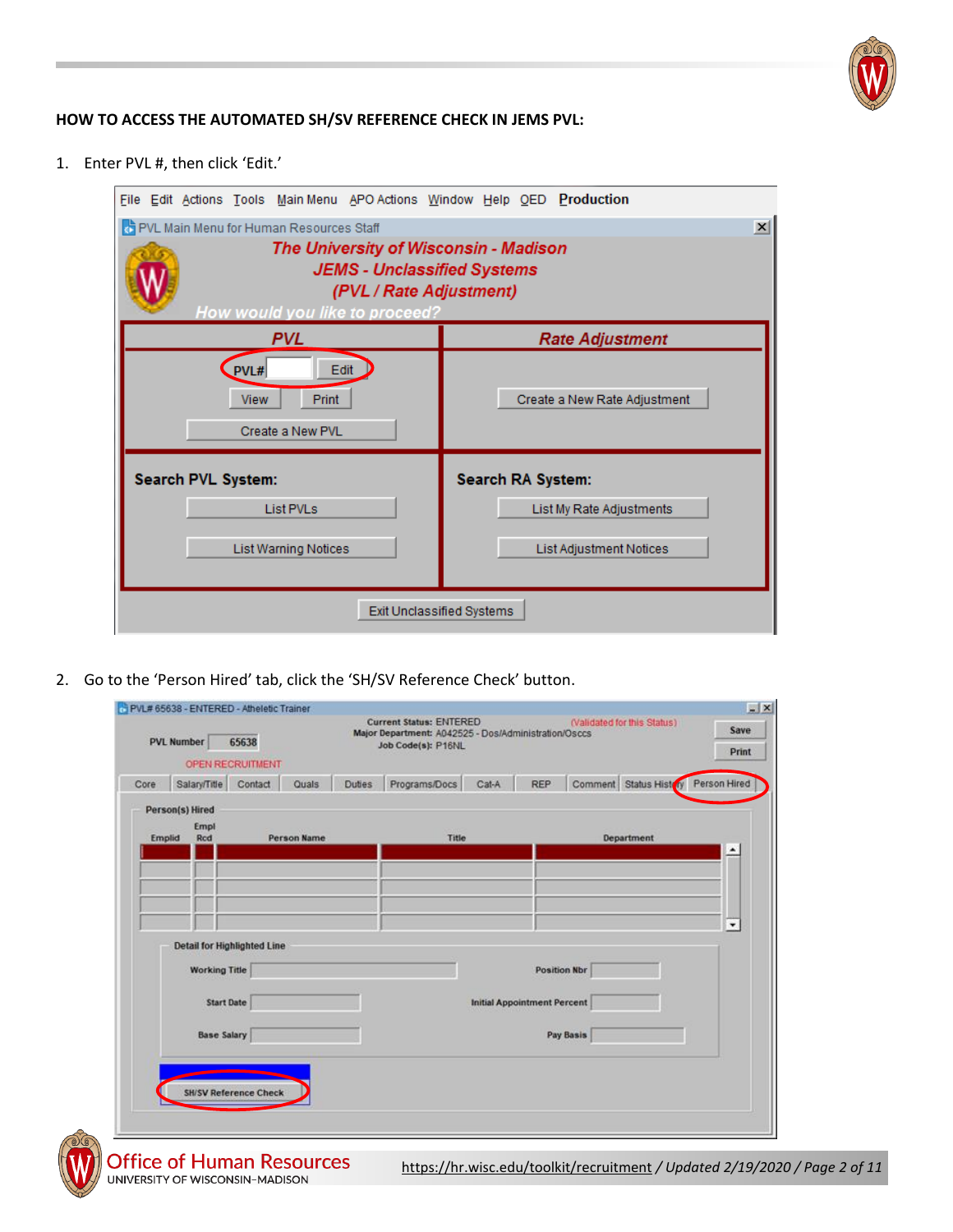

## **HOW TO ACCESS THE AUTOMATED SH/SV REFERENCE CHECK IN JEMS Hire:**

1. To create a JEMS Hire transaction, click the 'Hire/Transfer' button. To access an already created JEMS Hire transaction, click the 'My New Hire Basket' button.

| JEMS Main Menu                                                                                                                | $\vert x \vert$      |  |  |  |  |  |
|-------------------------------------------------------------------------------------------------------------------------------|----------------------|--|--|--|--|--|
| The University of Wisconsin - Madison<br><b>Office of Human Resources</b><br><b>Job and Employee Management System (JEMS)</b> |                      |  |  |  |  |  |
| <b>New Hire</b>                                                                                                               | <b>Job Change</b>    |  |  |  |  |  |
| Hire/Transfer<br><b>Summer Hire</b>                                                                                           | Job Change Request   |  |  |  |  |  |
| My New Hire Basket                                                                                                            | My Job Change Basket |  |  |  |  |  |

2. On the 'Person' tab, click the 'SH/SV Reference Check' button.

| File Edit Actions Tools Main Menu APO Actions Window Help UAT |        |  |                |                 |  |                    |                                                                                      |                              |                                |                                      |
|---------------------------------------------------------------|--------|--|----------------|-----------------|--|--------------------|--------------------------------------------------------------------------------------|------------------------------|--------------------------------|--------------------------------------|
| Hire/Transfer Employee                                        |        |  |                |                 |  |                    |                                                                                      |                              |                                | $- x $                               |
|                                                               |        |  |                | <b>New</b>      |  |                    | Person Name and the Hiring Dept (Position Tab) will be Required to save this record. |                              |                                | Save<br><b>Close</b><br><b>Print</b> |
| Find/Add Hire                                                 | Person |  | Person Contact | <b>Position</b> |  | Job                | <b>Benefits</b>                                                                      |                              | <b>HR Contact   Comments  </b> | <b>Status History</b>                |
|                                                               |        |  |                |                 |  | <b>Person Data</b> |                                                                                      |                              |                                |                                      |
| <b>Biographical Details</b>                                   |        |  |                |                 |  |                    |                                                                                      |                              |                                |                                      |
| <b>Empl ID</b>                                                |        |  |                |                 |  |                    |                                                                                      | <b>Waived Person</b>         |                                |                                      |
| <b>Effective Date*</b>                                        |        |  |                |                 |  |                    |                                                                                      |                              |                                |                                      |
| <b>First Name*</b>                                            |        |  |                |                 |  |                    | <b>Middle Name</b>                                                                   |                              |                                |                                      |
| Last Name*                                                    |        |  |                |                 |  |                    | <b>Suffix</b>                                                                        |                              | $\overline{\phantom{a}}$       |                                      |
| Date of Birth*                                                |        |  |                |                 |  |                    |                                                                                      |                              |                                |                                      |
| Gender*                                                       |        |  |                |                 |  |                    |                                                                                      |                              |                                |                                      |
| <b>Ethnic Group</b>                                           |        |  |                |                 |  |                    |                                                                                      | <b>Adj Cont Service Date</b> |                                |                                      |
| <b>SH/SV Reference Check</b>                                  |        |  |                |                 |  |                    |                                                                                      |                              |                                |                                      |
| <b>National ID</b>                                            |        |  |                |                 |  |                    | <b>Foreign National</b>                                                              |                              |                                |                                      |
| <b>National ID</b>                                            |        |  |                |                 |  |                    | <b>Foreign National</b><br><b>Foreign National Working Outside US</b>                |                              |                                | $\Box$<br>П                          |

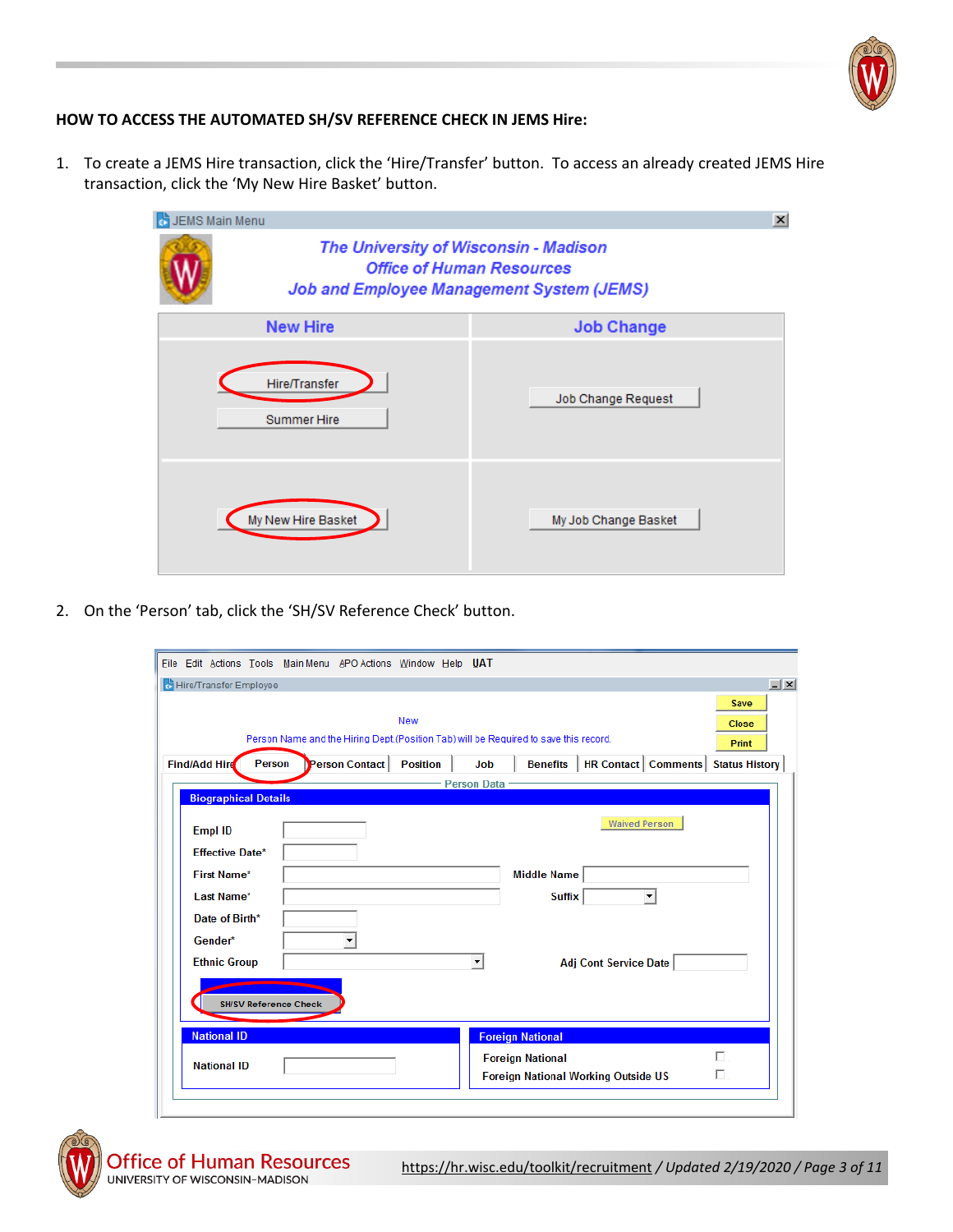

# **SEND AUTOMATED SH/SV REFERENCE CHECK TO FINAL CANDIDATE(S) AND/OR REFERENCE(S):**

1. The 'SH/SV Reference Check' button opens the following screen to the 'Email Request' tab. Those with Department and Division User permissions in JEMS can access this tab.

| <b>SH/SV Reference Check</b><br><b>Email Request Responses</b><br><b>Comments</b><br><b>Email Request</b><br><b>Final Candidate(s)</b><br>Name* (First Last)<br><b>Add Final Candidate(s)</b> | <b>Email Address</b>    | <b>Date</b><br><b>Email Sent</b> | Completed<br><b>SH/SV Reference</b><br><b>Check</b><br>Send Email | # of Email<br><b>Requests</b><br><b>Sent</b><br>$\frac{1}{\sqrt{2}}$<br>10 | <b>Save</b><br><b>Close</b> |
|-----------------------------------------------------------------------------------------------------------------------------------------------------------------------------------------------|-------------------------|----------------------------------|-------------------------------------------------------------------|----------------------------------------------------------------------------|-----------------------------|
| Reference(s) $-$<br><b>Job</b><br><b>Name</b><br><b>Relationship (First Last)</b><br>$\blacktriangledown$                                                                                     | <b>Email Address</b>    | <b>Date</b><br><b>Email Sent</b> | <b>Completed</b><br><b>SH/SV Reference</b><br><b>Check</b>        | # of Email<br><b>Requests</b><br><b>Sent</b><br>Send Email 0<br>≛          |                             |
| $\overline{ }$<br>$\overline{\mathbf{v}}$                                                                                                                                                     |                         |                                  | ┍                                                                 | Send Email<br>Send Email                                                   |                             |
| $\overline{\mathbf{v}}$<br>$\overline{\phantom{a}}$                                                                                                                                           |                         |                                  | г                                                                 | Send Email<br>Send Email                                                   |                             |
| $\overline{\phantom{a}}$<br><b>Add Reference(s)</b>                                                                                                                                           | <b>Delete Reference</b> |                                  | Send Email                                                        | $\blacktriangledown$<br><b>SH/SV Contacts</b>                              |                             |

2. Final Candidate(s): First and Last Name **MUST** be entered in order to send Reference emails. Enter Email Address and click the 'Send Email' button, which auto-populates the 'Date Email Sent' field with the date/time and increases the '# of Email Requests Sent' field. The following email is sent and the SH/SV Contact OR JEMS Division Users will receive a copy (information in parenthesis is auto-populated from JEMS):

From: University of Wisconsin-Madison <uwjobs@wisc.edu> To: (FINAL CANDIDATE) Subject: Action Required: UW-Madison Reference Request

Dear (FINAL CANDIDATE NAME),

You've been identified as a final candidate for the position of (WORKING TITLE, JOB NUMBER) with (DEPARTMENT) at the University of Wisconsin-Madison.

The University of Wisconsin-Madison is committed to creating and maintaining a campus community that is free from sexual harassment and sexual violence. Per policy, the University is required to ask questions regarding sexual harassment and sexual violence of final candidates and their references.

Please follow this link (LINK) to provide answers to these questions. This link will expire in 10 days, however, if you need additional time, please email the contact listed below. An affirmative response is not an automatic disqualifier from employment; affirmative responses will likely necessitate additional follow-up.

Thank you for your time in answering these questions. We appreciate your prompt response. If you have additional questions or concerns, please contact (SH/SV CONTACT or PRIMARY CONTACT NAME, PHONE, EMAIL).

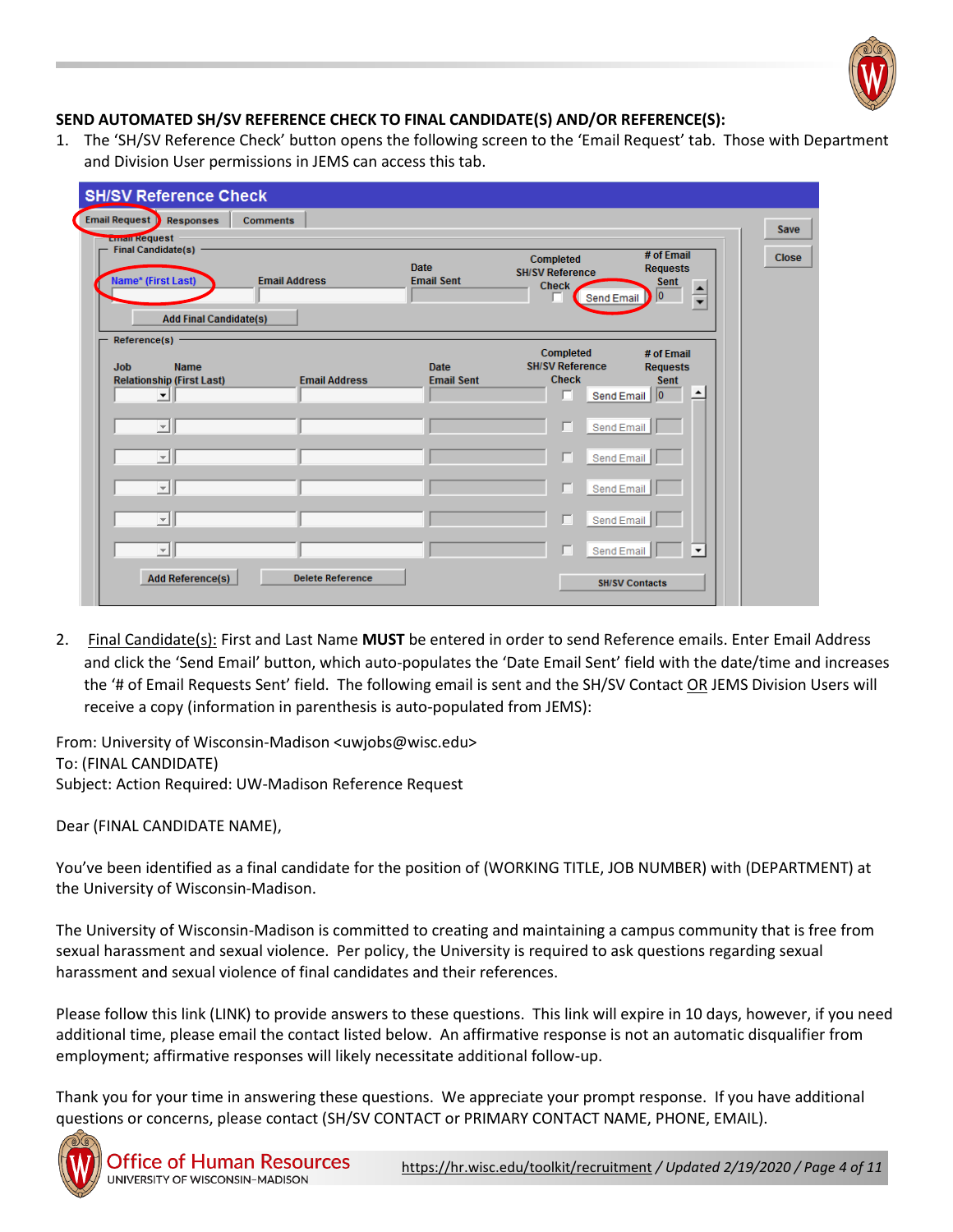

Additionally, the SH/SV Contact OR JEMS Department Users receive the following email once the 'Send Email' button is clicked for final candidate(s) and/or reference(s):

From: UW-Madison JEMS <noreply@horton.wisc.edu> To: SH/SV Contact OR JEMS Department Users Subject: SH/SV Reference Check Initiated

On May 31, 2019, a SH/SV Reference Check was initiated in (PVL/JEMS Hire) for the following:

Final Candidate: (FINAL CANDIDATE NAME) Reference(s): (REFERENCE NAME) (if entered) PVL #: Department: Title(s):

3. If you have more than one final candidate to send the automated SH/SV Reference Check, click the 'Add Final Candidate(s)' button. You can scroll between final candidates by clicking on the arrows.

|                                | <b>SH/SV Reference Check</b>                                                     |                      |                         |                                  |                                                                   |                                                                   |              |
|--------------------------------|----------------------------------------------------------------------------------|----------------------|-------------------------|----------------------------------|-------------------------------------------------------------------|-------------------------------------------------------------------|--------------|
| <b>Email Request</b>           | Responses                                                                        | <b>Comments</b>      |                         |                                  |                                                                   |                                                                   | Save         |
| <b>Email Request</b>           | <b>Final Candidate(s)</b><br>Name* (First Last)<br><b>Add Final Candidate(s)</b> | <b>Email Address</b> |                         | <b>Date</b><br><b>Email Sent</b> | Completed<br><b>SH/SV Reference</b><br><b>Check</b><br>Send Email | # of Email<br><b>Requests</b><br><b>Sent</b><br>o                 | <b>Close</b> |
| Reference(s) $-$<br><b>Job</b> | <b>Name</b><br><b>Relationship (First Last)</b><br>▾                             |                      | <b>Email Address</b>    | <b>Date</b><br><b>Email Sent</b> | Completed<br><b>SH/SV Reference</b><br><b>Check</b>               | # of Email<br><b>Requests</b><br><b>Sent</b><br>Send Email 0<br>∸ |              |
|                                | $\overline{\phantom{a}}$                                                         |                      |                         |                                  | г                                                                 | Send Email                                                        |              |
|                                | $\mathbf{v}$                                                                     |                      |                         |                                  | г                                                                 | Send Email                                                        |              |
|                                | $\vert \nabla \vert$                                                             |                      |                         |                                  | г                                                                 | Send Email                                                        |              |
|                                | $\overline{ }$                                                                   |                      |                         |                                  | г                                                                 | Send Email                                                        |              |
|                                | $\overline{\phantom{a}}$                                                         |                      |                         |                                  |                                                                   | Send Email<br>$\blacktriangledown$                                |              |
|                                | <b>Add Reference(s)</b>                                                          |                      | <b>Delete Reference</b> |                                  |                                                                   | <b>SH/SV Contacts</b>                                             |              |

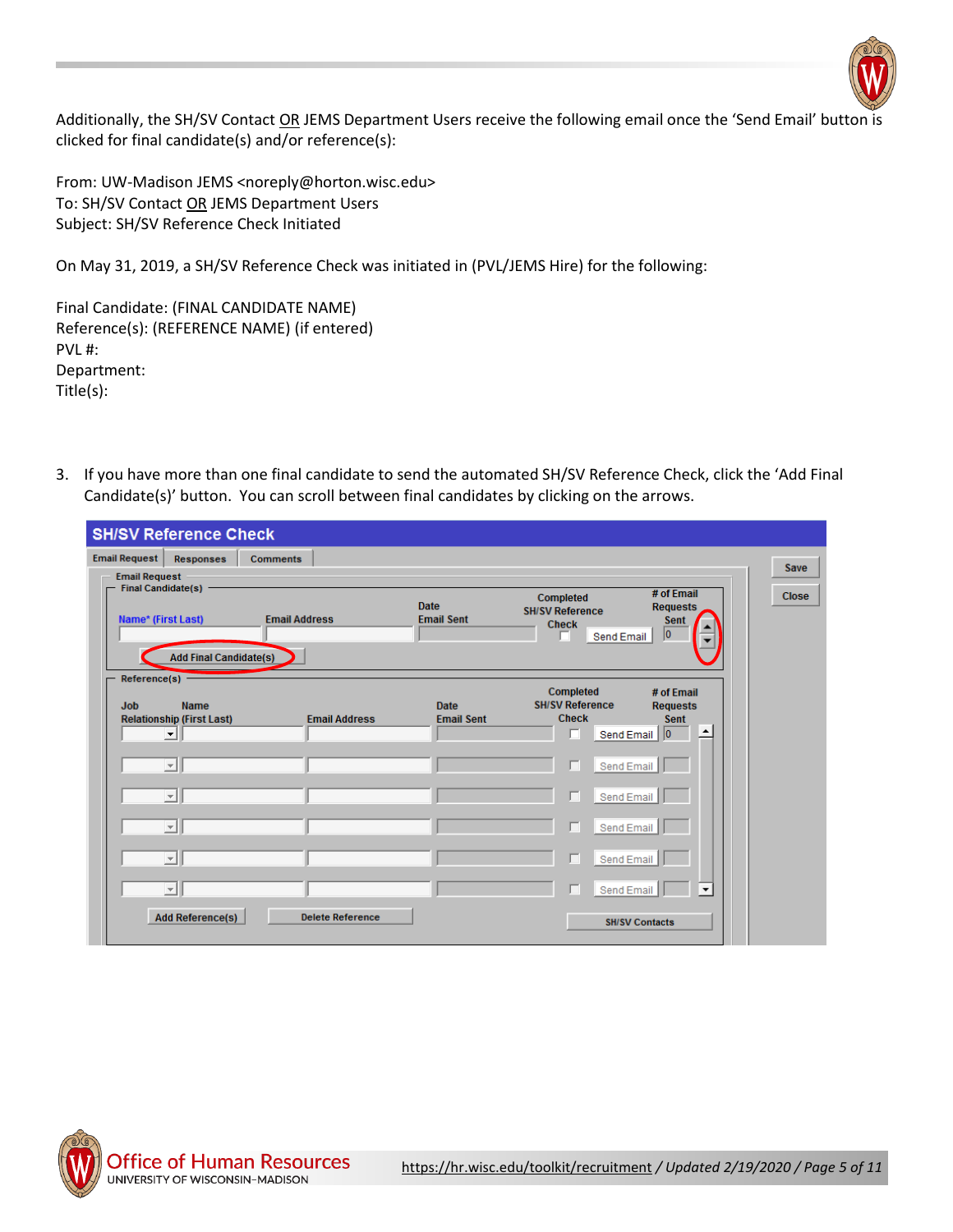

4. Reference(s): Enter the Job Relationship (Current or Former), Reference First and Last Name and Email Address (or use the SH/SV Contacts lookup as outlined below) then click the 'Send Email' button, which auto-populates the 'Date Email Sent' field with the date/time and increases the '# of Email Requests Sent' field. If additional references need to be added, click the 'Add Reference(s)' button. References can only be deleted if an email has NOT been sent. **Final Candidate name MUST be entered as this auto-populates in the email sent to the Reference.**

|                                                                    | <b>SH/SV Reference Check</b>                                               |                                         |                                  |                                                                                                             |                                                                           |                             |  |
|--------------------------------------------------------------------|----------------------------------------------------------------------------|-----------------------------------------|----------------------------------|-------------------------------------------------------------------------------------------------------------|---------------------------------------------------------------------------|-----------------------------|--|
| <b>Email Request</b><br><b>Email Request</b><br>Name* (First Last) | <b>Responses</b><br>Final Candidate(s) -<br><b>Add Final Candidate(s)</b>  | <b>Comments</b><br><b>Email Address</b> | Date<br><b>Email Sent</b>        | Completed<br><b>SH/SV Reference</b><br><b>Check</b><br>Send Email                                           | # of Email<br><b>Requests</b><br><b>Sent</b><br>$\frac{1}{\sqrt{2}}$<br>o | <b>Save</b><br><b>Close</b> |  |
| Reference(s)<br><b>Job</b><br>Current<br>Former                    | <b>Name</b><br><b>Relationship</b> First Last)<br>$\overline{\phantom{a}}$ | <b>Email Address</b>                    | <b>Date</b><br><b>Email Sent</b> | <b>Completed</b><br><b>SH/SV Reference</b><br><b>Check</b><br><b>Send Email</b><br>Send Email<br>Send Email | # of Email<br><b>Requests</b><br><b>Sent</b><br>∸<br>'n                   |                             |  |
|                                                                    | $\overline{\nabla}$<br>$\vert \nabla \vert$                                |                                         |                                  | Send Email<br>Send Email                                                                                    |                                                                           |                             |  |
|                                                                    | $\overline{\phantom{a}}$<br><b>Add Reference(s)</b>                        | <b>Delete Reference</b>                 |                                  | Send Email                                                                                                  | $\blacktriangledown$<br><b>SH/SV Contacts</b>                             |                             |  |

The following email is sent and the SH/SV Contact OR JEMS Division Users will receive a copy (information in parenthesis is auto-populated from JEMS):

From: University of Wisconsin-Madison <uwjobs@wisc.edu> To: (REFERENCE) Subject: Action Required: UW-Madison Reference Request

Dear (REFERENCE NAME),

You've been identified as an employer reference for (FINAL CANDIDATE NAME) for the position of (WORKING TITLE, JOB NUMBER) with (DEPARTMENT) at the University of Wisconsin-Madison.

The University of Wisconsin-Madison is committed to creating and maintaining a campus community that is free from sexual harassment and sexual violence. Per policy, the University is required to ask questions regarding sexual harassment and sexual violence of final candidates and their references.

Please follow this link (LINK) to provide answers to these questions. This link will expire in 10 days, however, if you need additional time, please email the contact listed below. An affirmative response is not an automatic disqualifier from employment; affirmative responses will likely necessitate additional follow-up.

Thank you for your time in answering these questions. We appreciate your prompt response. If you have additional questions or concerns, please contact (SH/SV CONTACT or PRIMARY CONTACT NAME, PHONE, EMAIL).

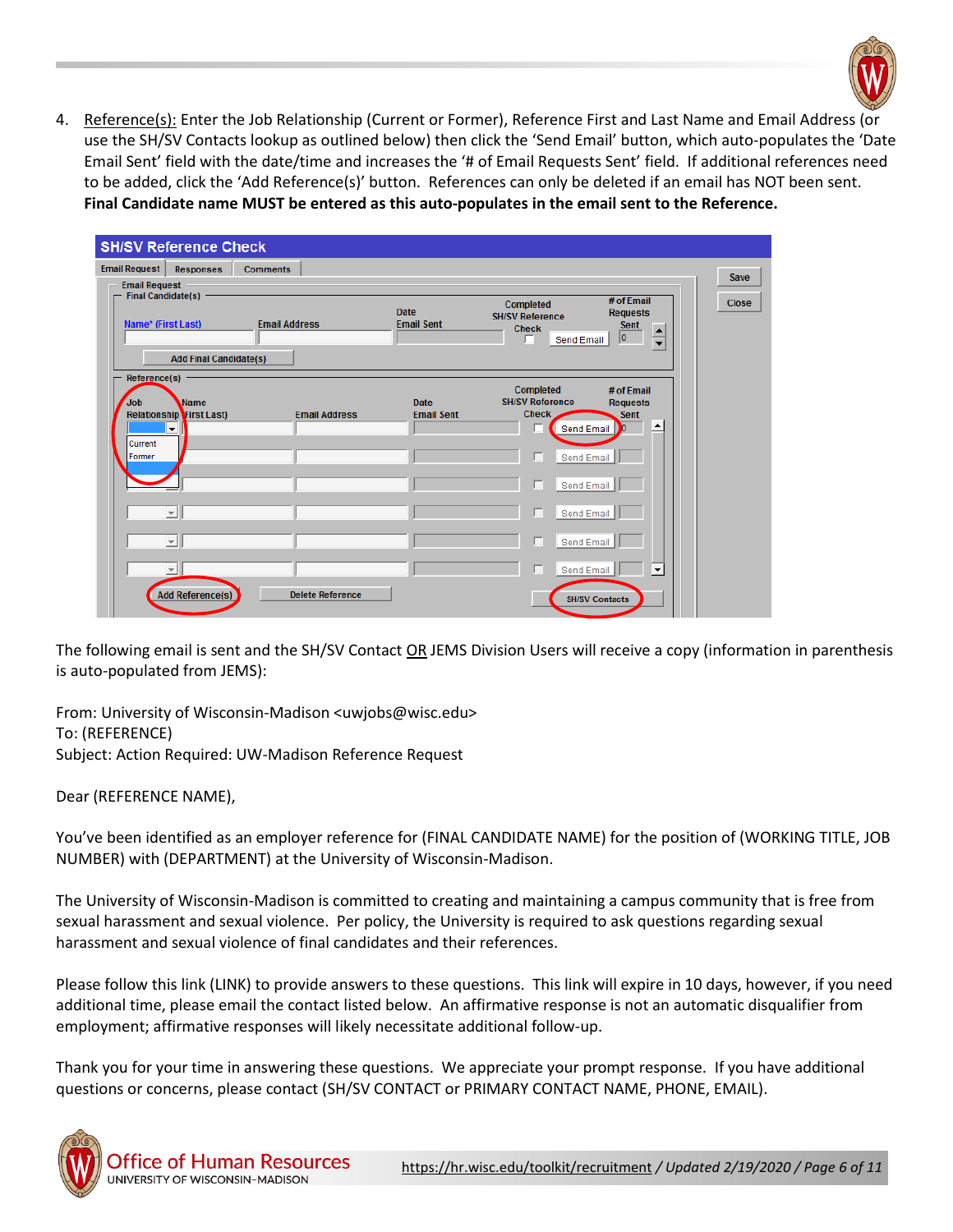

5. By clicking the 'SH/SV Contacts' button, you are able to search for a HR Reference at UW-Madison, UW System Institutions and a contact for Wisconsin State Agencies by Department ID (UDDS), Department/Division name, or Reference Name in the blank box, then click 'Find.' Once you find the correct Reference, click the 'Add Reference' button which will close this page and auto-fill the Reference Name and Email Address on the 'Email Request' tab.

| <b>SH/SV Contacts</b>           |                                                       |                      |
|---------------------------------|-------------------------------------------------------|----------------------|
|                                 | Find                                                  | <b>Close</b>         |
| <b>DeptiD</b>                   | <b>Dept Name</b>                                      |                      |
| A3487                           | VC FOR RES AND GRAD EDUCATION/WAISMAN CENTER          |                      |
| Reference: Name Amanda Allaby   | Email amanda.allaby@wisc.edu                          | <b>Add Reference</b> |
| A3488                           | VC FOR RES AND GRAD EDUCATION/PRIMATE RESEARCH CENTER |                      |
| Reference: Name Kelly Marks     | Email kelly.marks@wisc.edu                            | <b>Add Reference</b> |
| A48                             | COLLEGE OF LETTERS AND SCIENCE                        |                      |
| Reference: Name L&S Division HR | Email humanresources@ls.wisc.edu                      | <b>Add Reference</b> |

6. Please review the Reference information, then click the 'Send Email' button.

|                                                                           | <b>SH/SV Reference Check</b>                                  |                                                |                   |                                            |                                           |                      |
|---------------------------------------------------------------------------|---------------------------------------------------------------|------------------------------------------------|-------------------|--------------------------------------------|-------------------------------------------|----------------------|
| <b>Email Request</b><br><b>Email Request</b><br><b>Final Candidate(s)</b> | <b>Responses</b>                                              | <b>Comments</b>                                | <b>Date</b>       | <b>Completed</b><br><b>SH/SV Reference</b> | # of Email<br><b>Requests</b>             | Save<br><b>Close</b> |
| Name* (First Last)<br>Rachel Simonson                                     | <b>Add Final Candidate(s)</b>                                 | <b>Email Address</b>                           | <b>Email Sent</b> | <b>Check</b><br>Send Email                 | <b>Sent</b><br>$\frac{1}{\sqrt{2}}$<br>10 |                      |
| Reference(s)                                                              |                                                               |                                                |                   | <b>Completed</b>                           | # of Email                                |                      |
| <b>Job</b>                                                                | <b>Name</b>                                                   |                                                | <b>Date</b>       | <b>SH/SV Reference</b>                     | <b>Requests</b>                           |                      |
|                                                                           | <b>Relationship (First Last)</b><br>Current     Amanda Allaby | <b>Email Address</b><br>amanda.allaby@wisc.edu | <b>Email Sent</b> | <b>Check</b>                               | <b>Sent</b><br>스<br>Send Email 0          |                      |

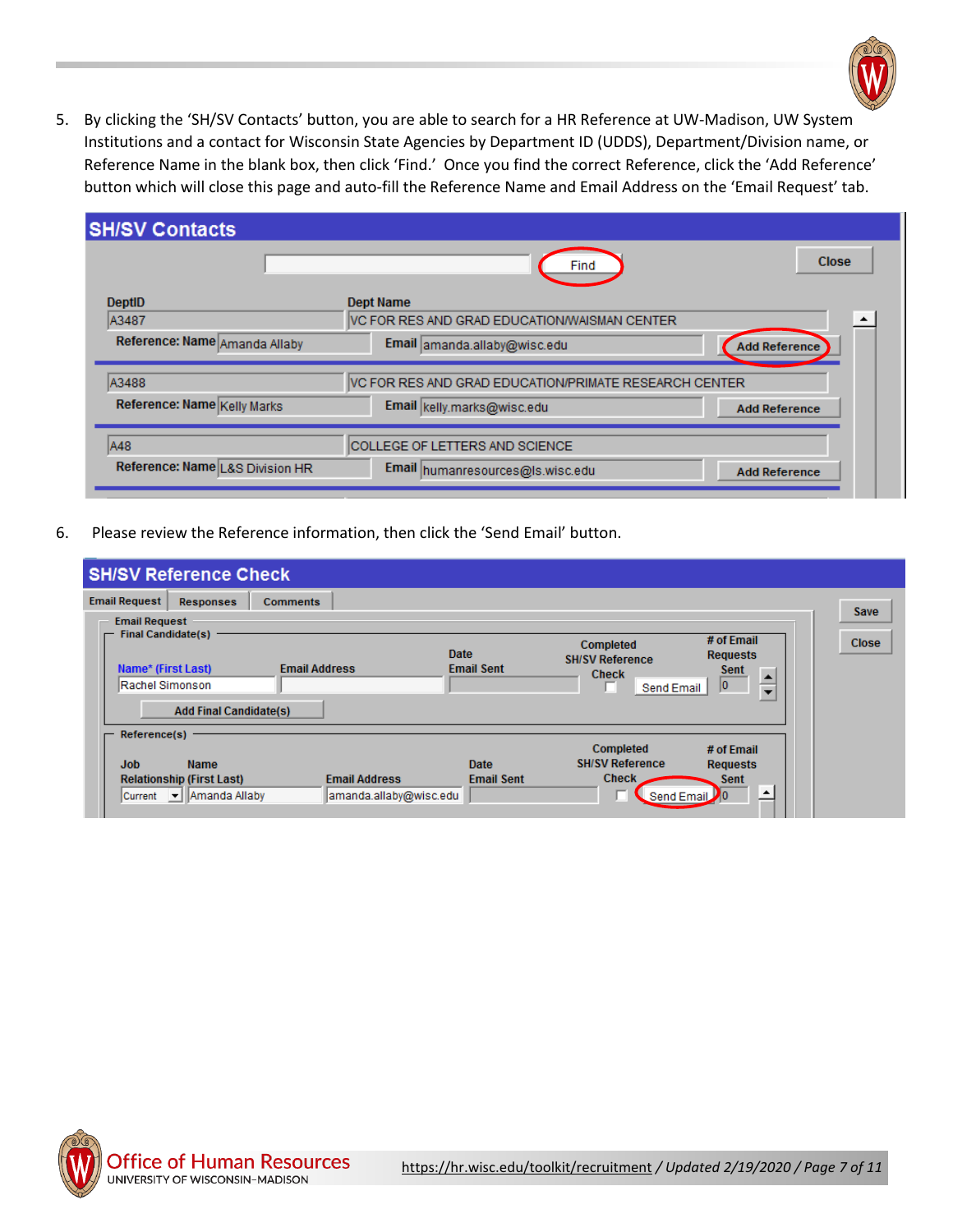

## **SH/SV RESPONSES FROM FINAL CANDIDATE(S) AND/OR REFERENCE(S)**

1. Only JEMS Division Users have access to the 'Responses' tab. When Final Candidate(s) and/or Reference(s) submit responses to the SH/SH questions via the web form (link sent in the email), this page auto-populates their responses. Additionally, the 'Completed SH/SV Reference Check' field auto-populates with the date/time the web form is submitted. If the response is 'yes' to any of the questions, there will be a checkmark in the 'Engaged In,' 'Under Investigation,' or 'Left Employment' fields.

Alternatively, if emails from the automated process aren't used, JEMS Division Users are able to manually record any affirmative responses, click the 'Completed SH/SV Reference Check' box and document how this was completed (phone, email, etc.) in either the 'Notes' field or the 'Comments' tab. There is programming behind the scenes that will record whether responses were completed via the web form or manually entered by a Division User.

| SH/SV Reference Check                                  |                           |                               |                                              |                                                  |                      | $\vert x \vert$ |
|--------------------------------------------------------|---------------------------|-------------------------------|----------------------------------------------|--------------------------------------------------|----------------------|-----------------|
| <b>SH/SV Reference Check</b>                           |                           |                               |                                              |                                                  |                      |                 |
| Email Request Responses                                | <b>Comments</b>           |                               |                                              |                                                  |                      | <b>Save</b>     |
| Responses<br><b>Final Candidate(s)</b>                 |                           |                               |                                              |                                                  |                      |                 |
| <b>Candidate Name (First Last)</b><br>Notes            | <b>Engaged</b><br>In<br>п | <b>Under</b><br>Investigation | Left<br>Employment                           | <b>Completed SH/SV</b><br><b>Reference Check</b> | $\frac{1}{\sqrt{2}}$ | <b>Close</b>    |
| Reference(s) -<br><b>Name</b><br>(First Last)<br>Notes | <b>Engaged</b><br>In<br>п | <b>Under</b><br>г             | Left<br><b>Investigation Employment</b><br>п | <b>Completed SH/SV</b><br><b>Reference Check</b> |                      |                 |
| <b>Notes</b>                                           | п                         | П                             | П                                            | п                                                |                      |                 |
| <b>Notes</b>                                           | П                         | $\Box$                        | П                                            | п                                                |                      |                 |
| <b>Notes</b>                                           | п                         | 囗                             | п                                            | п                                                |                      |                 |
| <b>Notes</b>                                           | П                         | 囗                             | 囗                                            | п                                                |                      |                 |
|                                                        |                           |                               |                                              |                                                  |                      |                 |

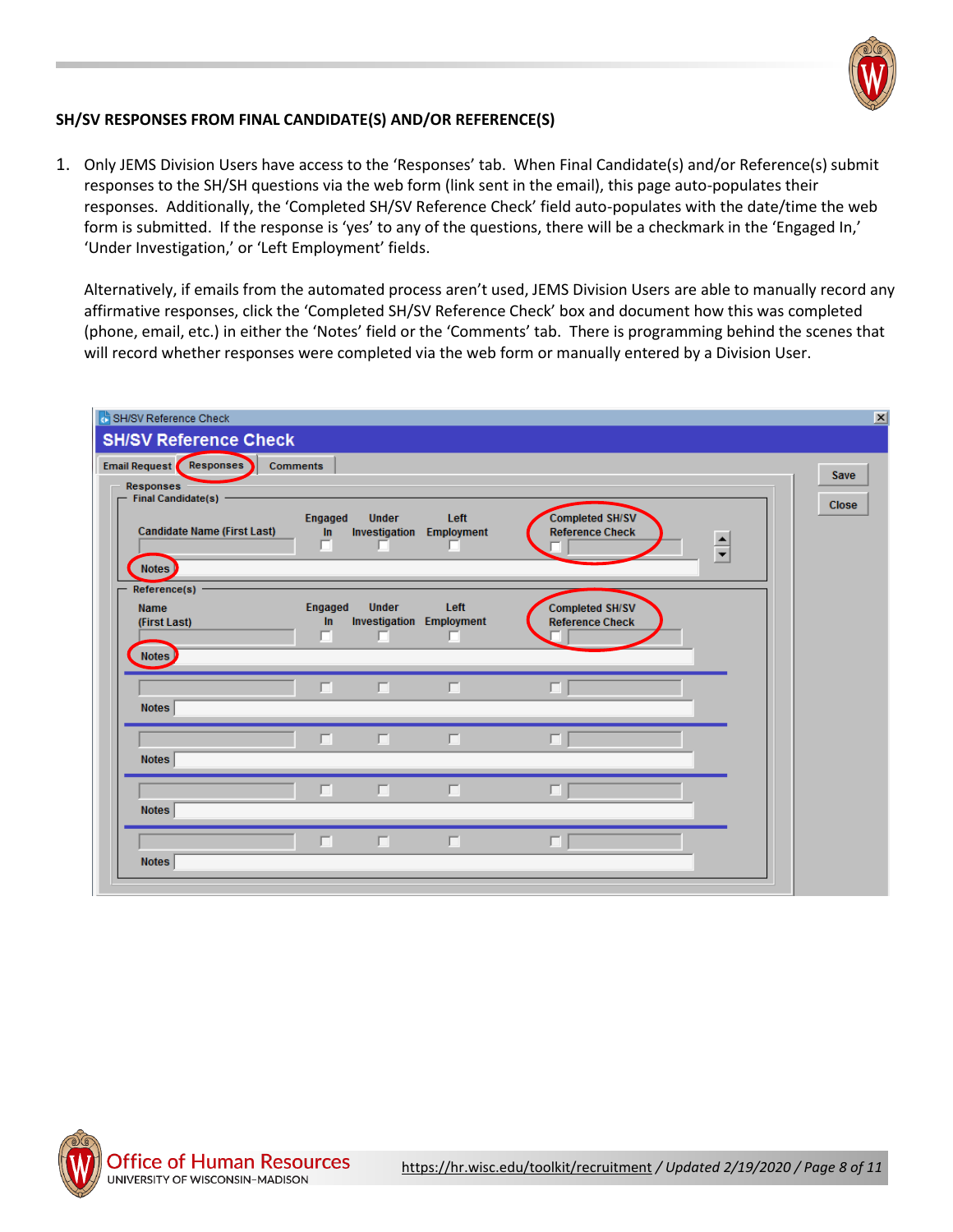

2. Once the web form is submitted by final candidate(s) and/or reference(s), the SH/SV Contact OR JEMS Division Users will receive the following email notification:

From: UW-Madison JEMS <noreply@horton.wisc.edu> To: SH/SV Contact OR JEMS Division Users Subject: SH/SV Reference Check Completed

On May 31, 2019, a SH/SV Reference Check was submitted in (PVL/JEMS Hire) for the following:

Final Candidate: (FINAL CANDIDATE NAME) Reference(s): (REFERENCE NAME) PVL #: Department: Title(s):

If there is an affirmative response to any of the questions from a Final Candidate and/or Reference(s), the SH/SV Contact OR JEMS Division Users and Workforce Relations will receive the following email notification:

From: UW-Madison JEMS <noreply@horton.wisc.edu> To: SH/SV Contact OR JEMS Division Users wr@ohr.wisc.edu Subject: SH/SV Reference Check Affirmative Response

On May 31, 2019, a SH/SV Reference Check had an affirmative response to one of the questions by (FINAL CANDIDATE and REFERENCE) on (PVL #)

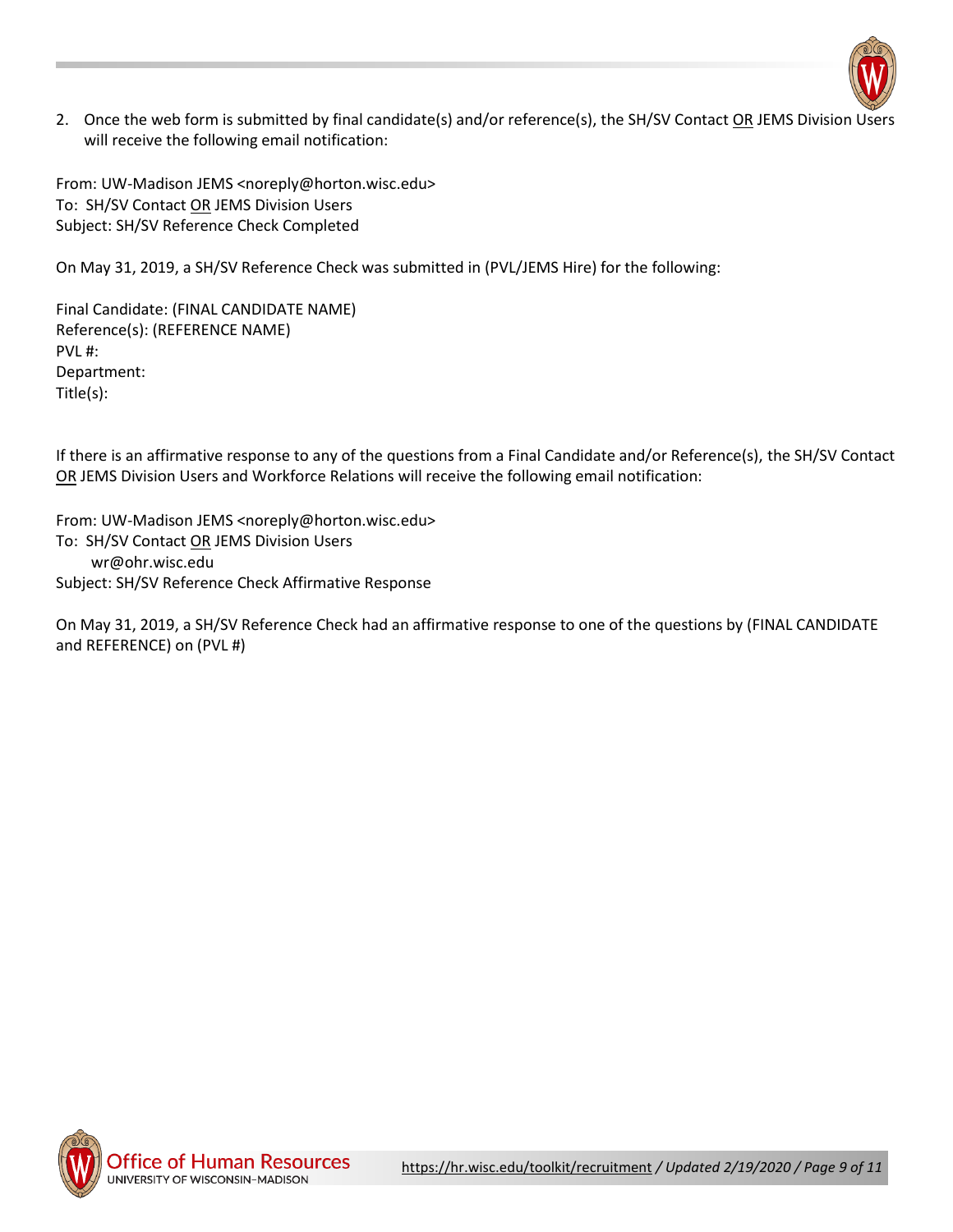

# **COMMENTS**

1. The 'Comments' tab is accessible for both JEMS Department and Division Users.